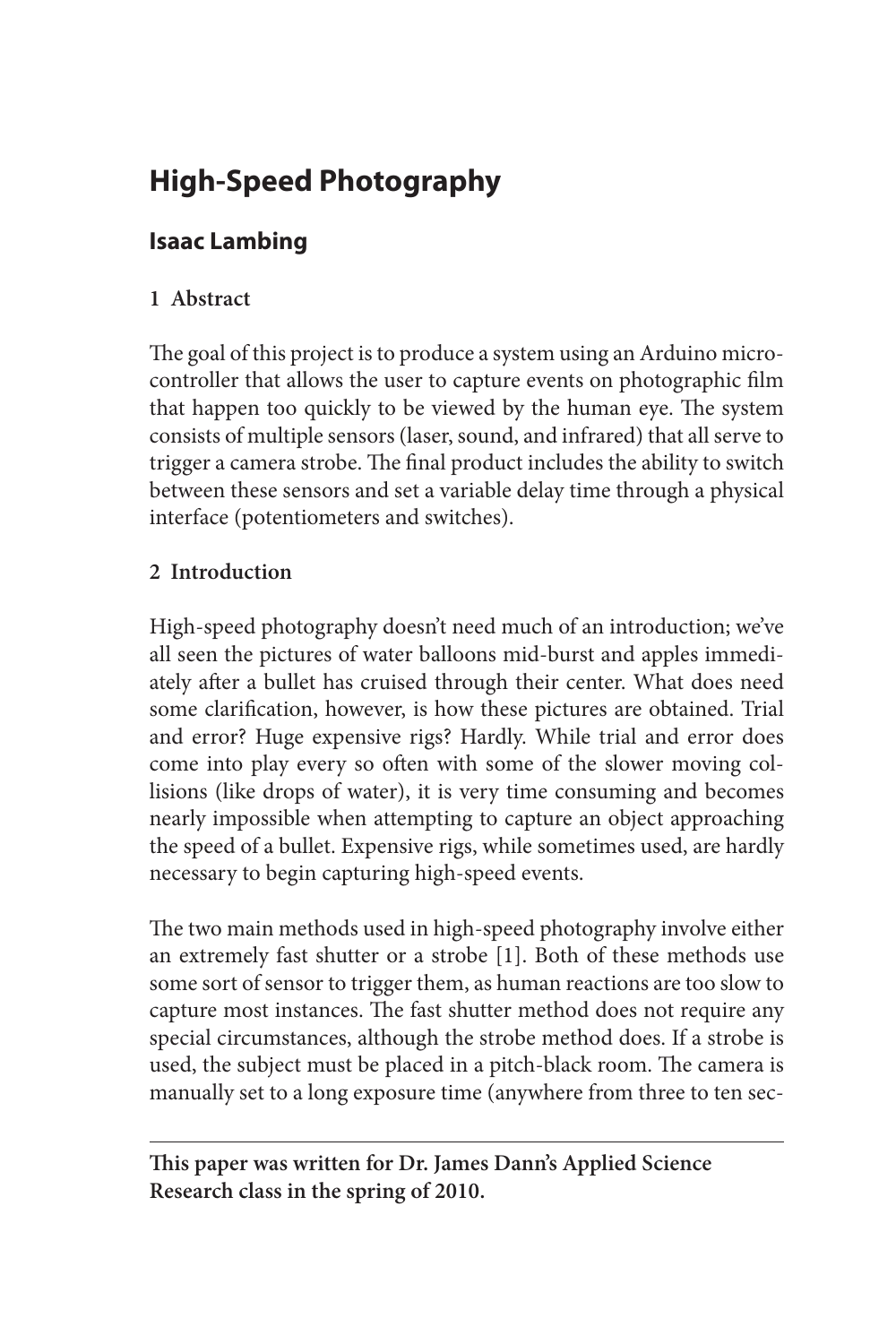onds) and the flash triggers for a split second. The split second the flash is on is the only time when the film is being exposed, which allows for the capturing of a precise moment.

This project will utilize the strobe method, allowing the user to replicate high-speed photography using a microcontroller. It includes multiple sensing options that are used in conjunction with a microcontroller to trigger a flash. These sensing options include a microphone, laser, and infrared sensor. These will be explained in detail further in the paper, but ultimately all the sensors serve to trigger the flash unit.

The idea for the project came from a website [2] that listed the top 40 projects that use the Arduino (a cheap, widely used microcontroller) [3]. The article that ultimately led to this project was entitled "How to: High-speed Photography using the Arduino" [4].

The system created for this project is interesting not only for the amazing pictures it can produce, but for its successor: high-speed videography. This allows the whole process of whatever is happening (a bulb shattering, for example) to be played back frame by frame and viewed in excruciating detail. It has huge potential beyond simple entertainment, as it can be used to understand occurrences that happen much too fast to be taken in by the human eye. Videos played back in slow motion can be used to analyze everything from surface tension to missile accuracy [5]. The techniques for high-speed videography are completely different than for high-speed photography, however, as the cameras utilize a rotating prism rather than a shutter to capture images [6]. As a result my work is limited to photography, which has less scientific use but high entertainment value.

While the definitive start to high-speed photography is speculative, some consider it to be the result of experiments done in 1851 by William Henry Fox Talbot [7]. He attached a newspaper article to a rotating wheel (rotating fast enough that the article could not be read) and then, in a dark room, exposed the newspaper to light for a fraction of a second using a Leyden Jar [8] (an early form of what we know as a capacitor) to generate a spark. The resulting image that was captured on a wet plate was sharp enough to be legible.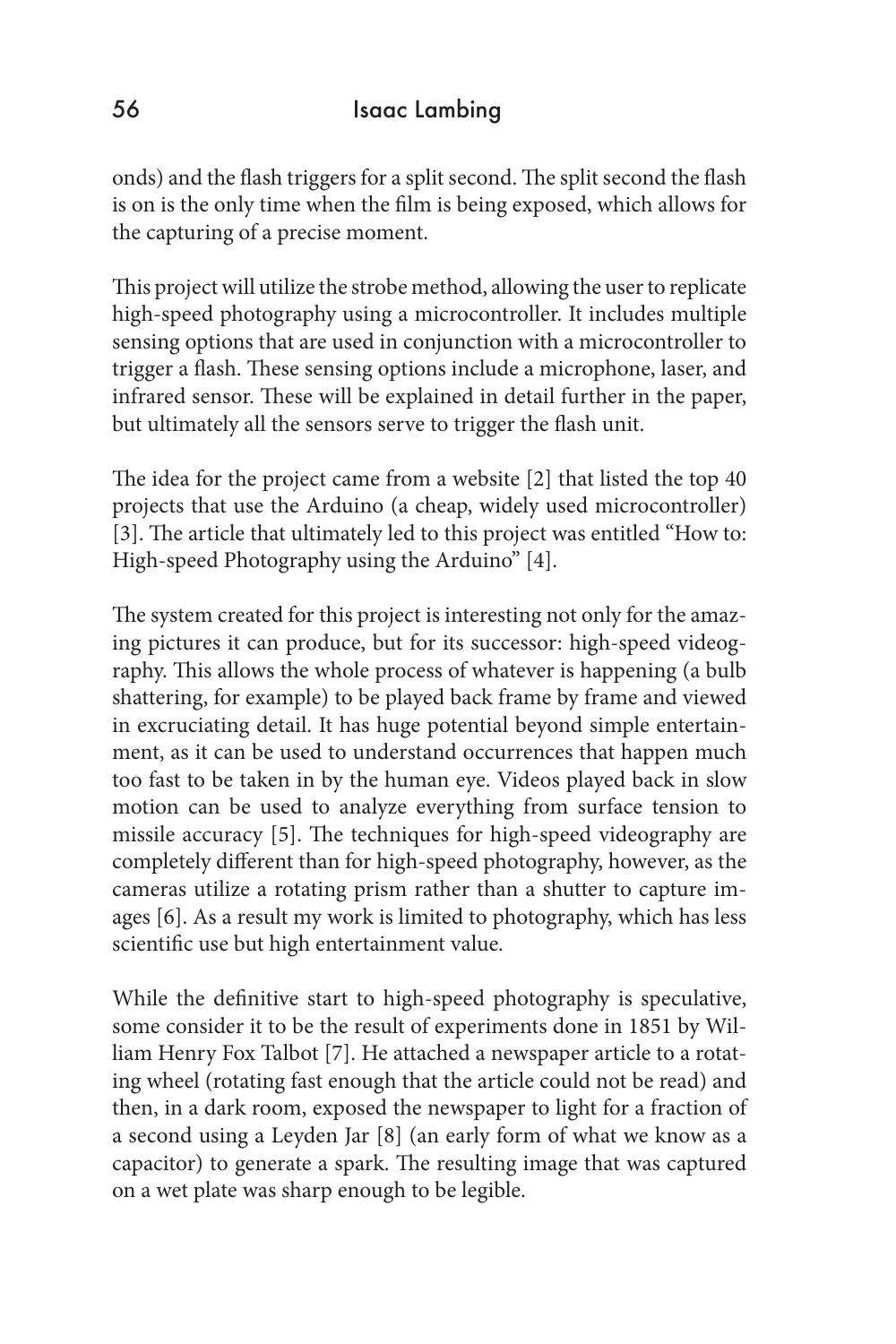The first practical use of this branch of photography came about in the 1870s, when Eadweard Muybridge questioned whether or not the feet of a galloping horse were all off the ground simultaneously [9]. Muybridge used a set of tripwires, each set to trigger a different camera in order to capture the full range of a horse's gallop and settle the question in the affirmative.

A huge breakthrough for high-speed photography came with invention of the Stroboscopic Flash System developed by Dr. Harold Edgerton [10]. This system allowed for extremely short bursts of light to be produced, which allowed William Talbot's method to work with much faster occurrences. Edgerton (1903-1990) is well known for his iconic images such as the bullet through the apple (Figure 1) and the photo of a milk drop, which "was featured in the New York Museum of Modern Art's first photography exhibit" in 1937 (Figure 2). This invention paved the way for high-speed photography and benefited everyone from physicists to army generals.



**Figure 1:** *Edgerton's bullet through the apple photo.*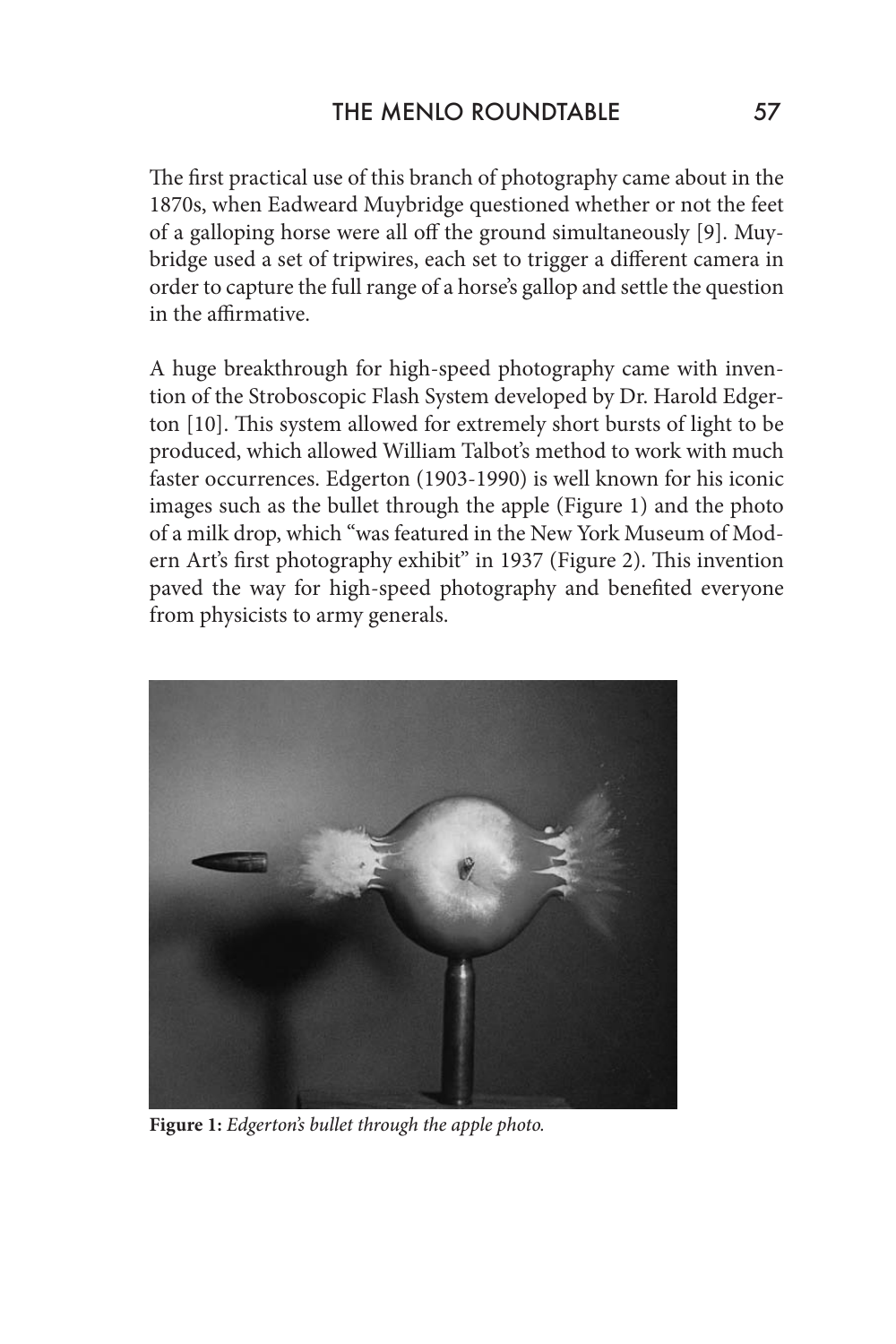

**Figure 2:** *Edgerton's milk drop photo.*

#### **3 Design and Construction**

The duration of the flash from a typical flash unit hacked from a digital camera is about 1/1700<sup>th</sup> of a second, or approximately 590 microseconds [11]. Given the relatively low velocity of a falling water droplet, the disposable flash is able to capture a splash with relative sharpness. However, this ultimately means that it is necessary to utilize a higher quality flash unit so that shorter flash durations can be achieved. This allows for other sorts of pictures to be taken, like projectiles firing from an air gun or a Christmas ornament being shattered with a baseball bat. If I were to try to take a picture of a projectile from an airsoft gun traveling, say, 300 feet per second (a relatively slow speed) with a disposable camera flash, the BB would travel approximately: 2.1 in: (300 ft)\*(12 ft/in)/(1700) during the time light is being expelled from the flash. The photo taken from such an endeavor would be no more than a streak of white.

The three different sensors, (laser/tripwire, sound, and infrared) all ultimately work in the same way. They take an input (movement of a physical object or a sound wave) and send a signal to the Arduino to trigger the flash circuit. This concept is outlined in Figure 3.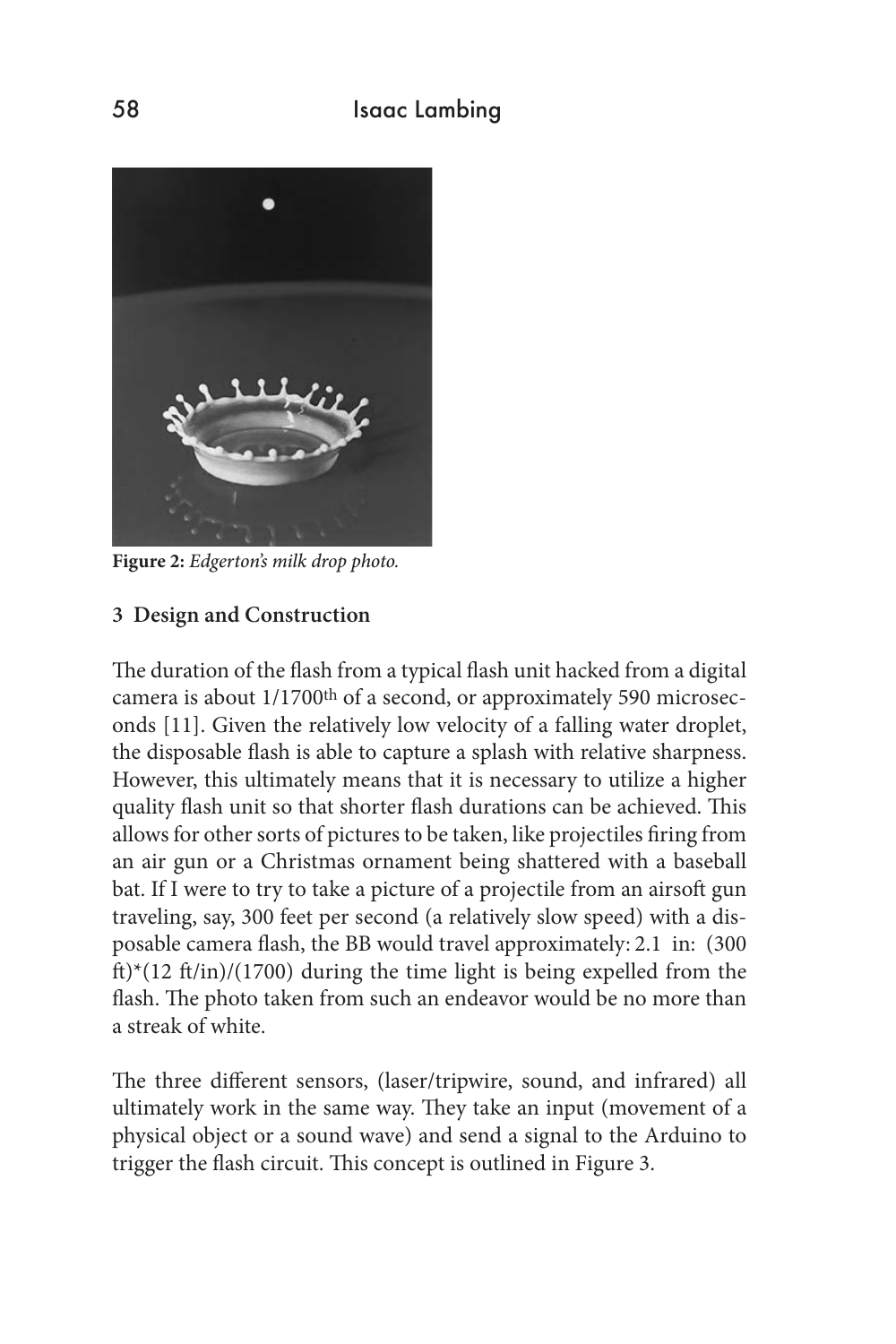

**Figure 3:** *The basic circuit. To illustrate the basics, the flash circuit is represented by an LED and the sensor by a switch. See Figure 4 for the completed circuit.*

This circuit is used to show how the final setup will work. The switch serves in place of a sensor (either laser trip-wire, infrared, or microphone), and the LED saves the place of what will be the high-voltage flash unit. When the switch closes (or the sensor is triggered) a signal is sent to the Arduino, which then lights the LED (or triggers the flash). An optoisolator must also be used in conjunction with the flash. By isolating the flash from the Arduino, this serves to eliminate any damage to the chip from a large voltage spike. The resistance of the resistor is 10,000  $Ω$ , which limits the amount of current that travels to the digital input. The basic coding for the Arduino is as follows:

```
const int buttonPin = 2; // the number of the pushbutton pin
const int ledPin = 13; // the number of the LED pin
 // variables (named as integers) will change:
int buttonState = 0; // variable for reading the pushbutton status
 void setup() {
  // initialize the LED pin as an output:
  pinMode(ledPin, OUTPUT); 
  // initialize the pushbutton pin as an input:
  pinMode(buttonPin, INPUT); 
 }
 void loop(){
```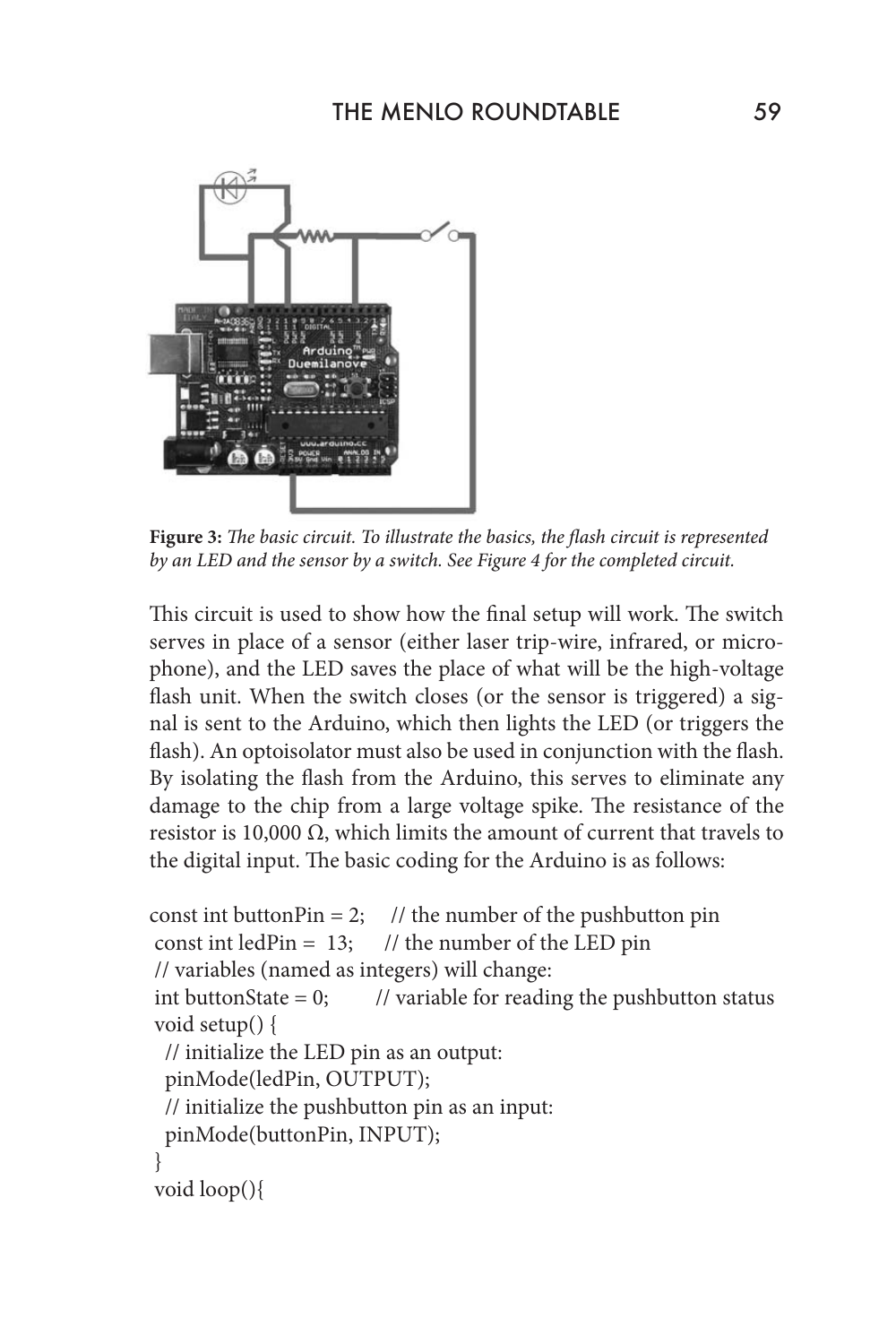```
 // read the state of the pushbutton value:
  buttonState = digitalRead(buttonPin);
  // check if the pushbutton is pressed.
  // if it is, the buttonState is HIGH:
 if (buttonState == HIGH) {
   // turn LED on: 
   digitalWrite(ledPin, HIGH); 
 } 
  else {
   // turn LED off:
   digitalWrite(ledPin, LOW); 
  }
 }
```
(This coding is adapted from a tutorial on the Arduino website, found here: http://Arduino.cc/en/Tutorial/Button.)

The laser sensor (Figure 4) will function as a tripwire. The laser will be powered by one of the Arduino's digital pins and will be focused on a photoresistor. The photoresistor will serve as a break in a circuit between +5 V and an analog input on the Arduino. An analog input is used so that the system can be fine-tuned; a 'cutoff' value can be set so that the code triggers only when the current drops below a certain level. When an object is dropped and breaks the line of the laser, the photoresistor increases in resistance and decreases the flow of current into the analog input. This drop in current is sensed by the Arduino and used to do two things. First, the power to the laser is turned off so that it will not be captured in the picture. Second, after a manually set delay (normally no more than 10 milliseconds), the Arduino triggers the flash circuit to light the scene and expose the film in the camera for a split second.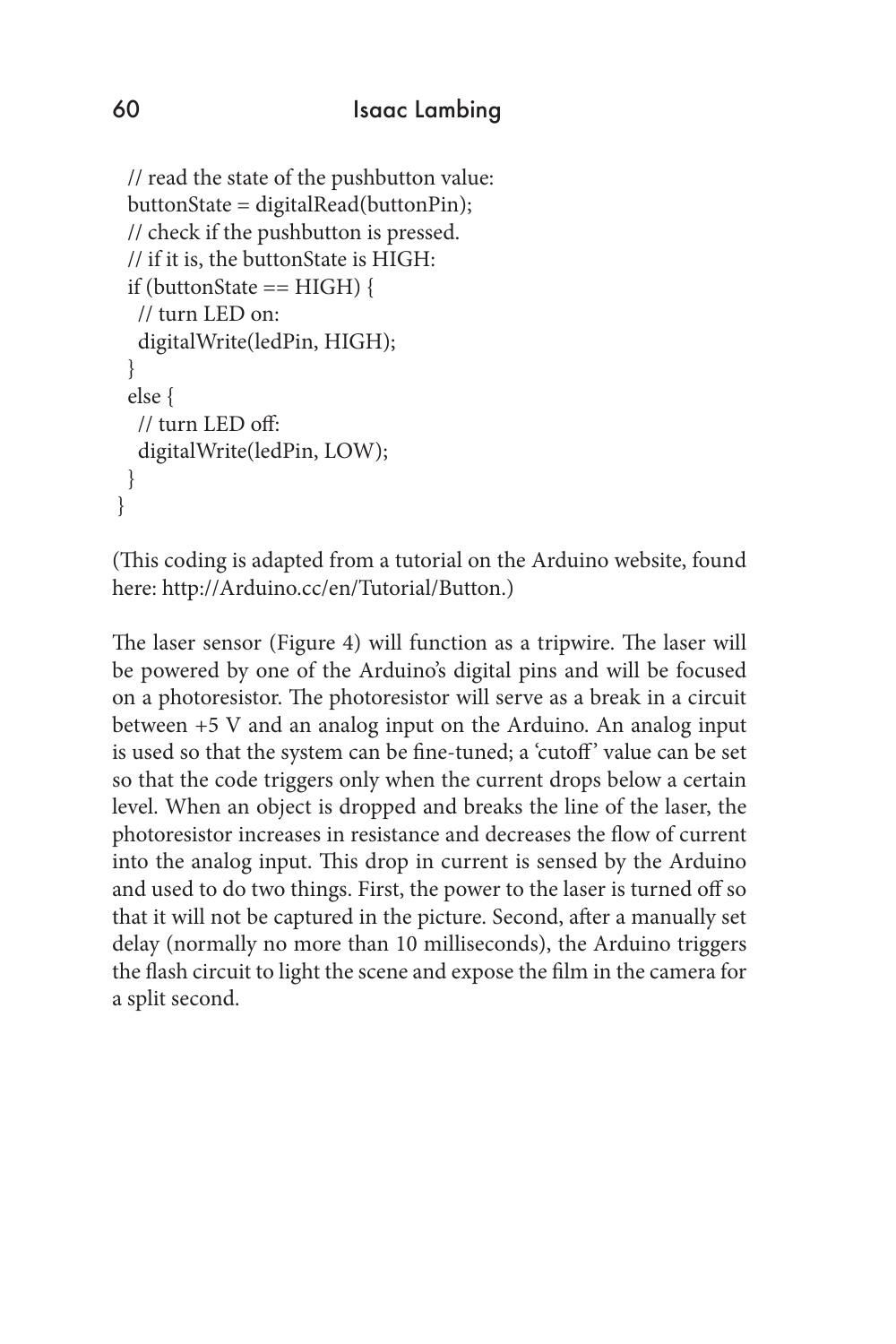

**Figure 4:** *Completed circuit with laser sensor and potentiometer. Laser sensor is comprised of laser and photoresistor, while potentiometer controls variable delay.*

This coding was modified slightly when the laser sensor was added (Figure 4), as an analog pin was used to increase the adjustability of the trigger and a potentiometer was added to introduce variable delay. The coding for the laser tripwire is as follows:

const int sensorPin =  $0$ ; // set input pin for tripwire const int laser = 7;  $\frac{1}{3}$  set output pin to power laser const int ledPin =  $8$ ; // set output pin to optoisolator (to trigger flash) int sensorVal = 0; // defines variable for measuring analog input

#### void setup() {

 pinMode(ledPin, OUTPUT); // defines pin as output pinMode(laser, OUTPUT); // defines pin as input digitalWrite(laser, HIGH); // turns laser on upon startup (so photoresistor will sense light and not immediately trigger flash) delay(1000); // delay to make sure laser is aligned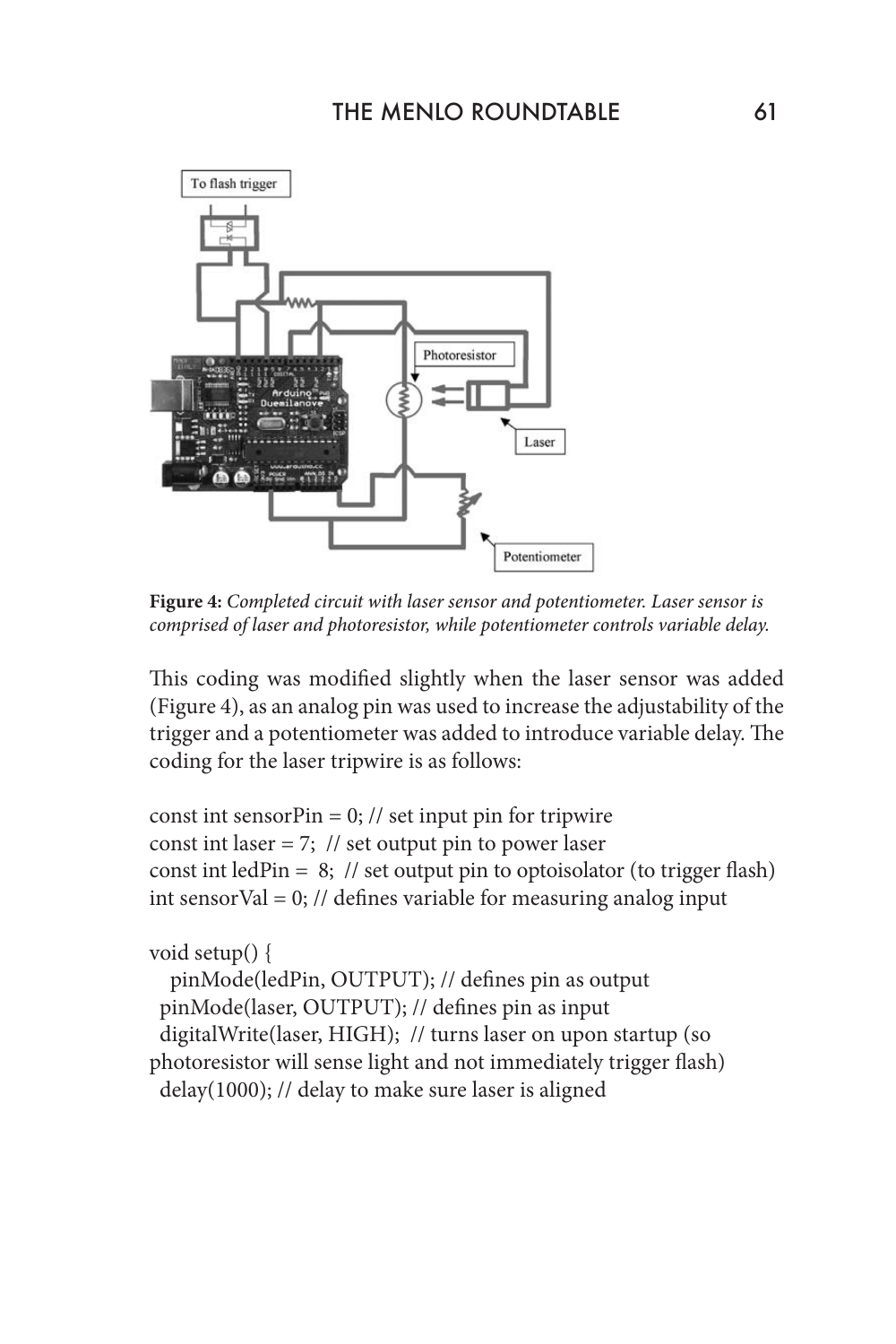```
}
void loop(){
  sensorVal=analogRead(sensorPin); // set variable equal to value 
from analog input
  if (sensorVal<500) // if laser is broken, causing analog reading to 
drop below predetermined value, then:
{
   digitalWrite(laser, LOW); // turn laser off (so it won't be in picture)
   digitalWrite(ledPin, HIGH); // trigger flash
  delay(10); digitalWrite(ledPin, LOW); // stop voltage to flash circuit
   delay(5000); //wait 5 seconds so that flash doesn't trigger again 
while shutter is open
  } 
  else {
   digitalWrite(ledPin, LOW); // keep flash off
  digitalWrite(laser, HIGH); // keep laser on
  }
}
```
The sound sensor (Figure 5) works in a slightly different way. A regular studio microphone was hooked up to a guitar amplifier to provide a large enough signal even when very faint sounds (e.g., a water drop) needed to be heard. The signal from the amplifier was constantly fed into a digital pin on the Arduino through a diode in order to prevent the Arduino from receiving the negative portion of the sound wave, which could cause damage. The microcontroller checks this signal to see if the signal passes a threshold range determined in the programming. If it is above the predetermined range, then the Arduino will trigger the flash circuit and expose the film in the camera.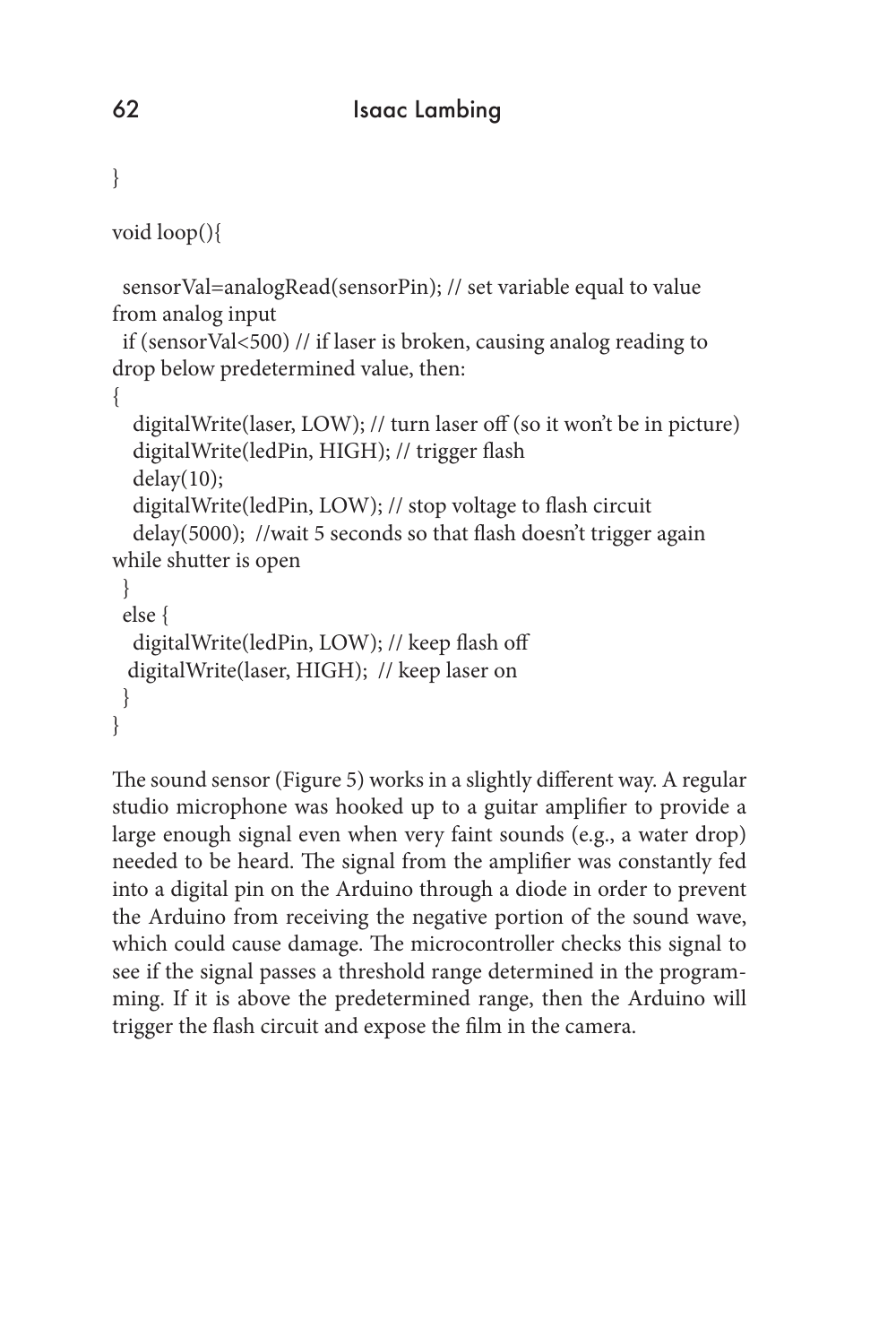

**Figure 5:** *Sound sensor. The diode is used to prevent negative voltage from potentially damaging the Arduino.*

```
Coding:
const int led = 3;
const int input = 2;
int soundVal = 0;
void setup() {
  pinMode (led, OUTPUT);
  Serial.begin(19200);
}
void loop(){
  soundVal=analogRead(input);
  Serial.println(soundVal);
 if (soundVal > 10) {
  digitalWrite(led, HIGH);
  delay(100);
  digitalWrite(led, LOW);
  }
  else {
   digitalWrite(led, LOW);
  }
}
```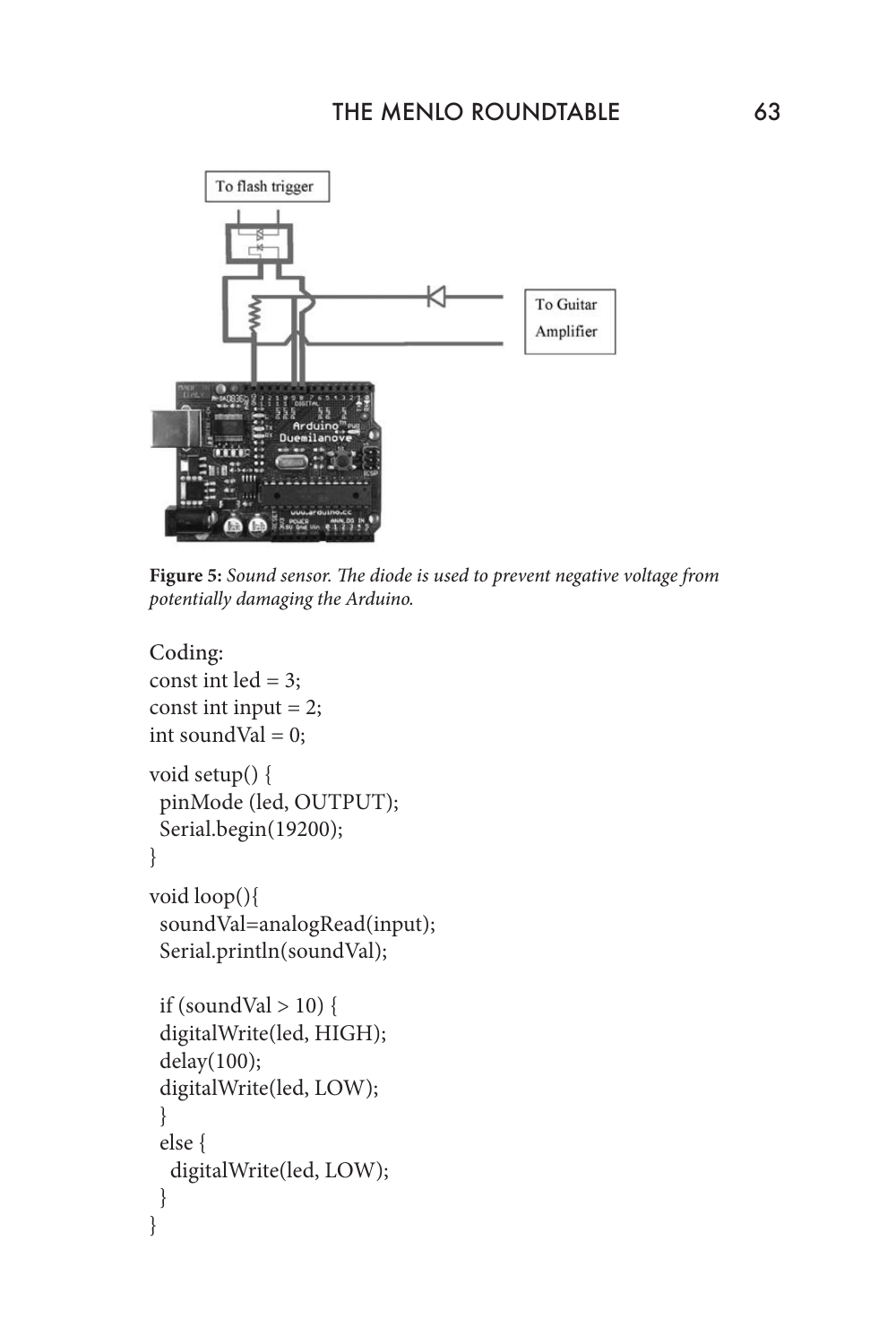The infrared sensor (Figure 6) can be thought of as a modified tripwire. Two infrared sensors are placed two inches apart. Each sensor is made up of an infrared LED and an infrared transistor facing each other. When voltage is applied to the LED, infrared light triggers the base of the photo-transistor, which allows voltage to flow into an input in the Arduino. However, when an object passes through a sensor, the infrared light path is broken and voltage is abruptly stopped. The Arduino pin senses this and starts a timer. When the second sensor is tripped, the timer stops and the elapsed time is stored as a variable. This variable is then multiplied by a certain number based on when you want the flash to trigger (e.g., 10 for 20 inches past the sensor, 15 for 30 inches past the sensor), and added as a delay. This allows the user to set the Arduino to trigger when the projectile has traveled a specific distance without the need for trial and error.



**Figure 6:** *Infrared projectile sensor. Two infrared sensors are used to determine a projectile's speed and set the delay for the flash trigger appropriately. (To decrease clutter in the diagram only one sensor is shown.)*

The infrared sensor uses infrared LEDs and transistors to detect the speed of a moving object and delay the flash an appropriate amount of time so that the moving object is frozen in a pre-determined spot. The coding and diagram (see Figure 4) are presented separately from the main code and diagram for ease of understanding, but they will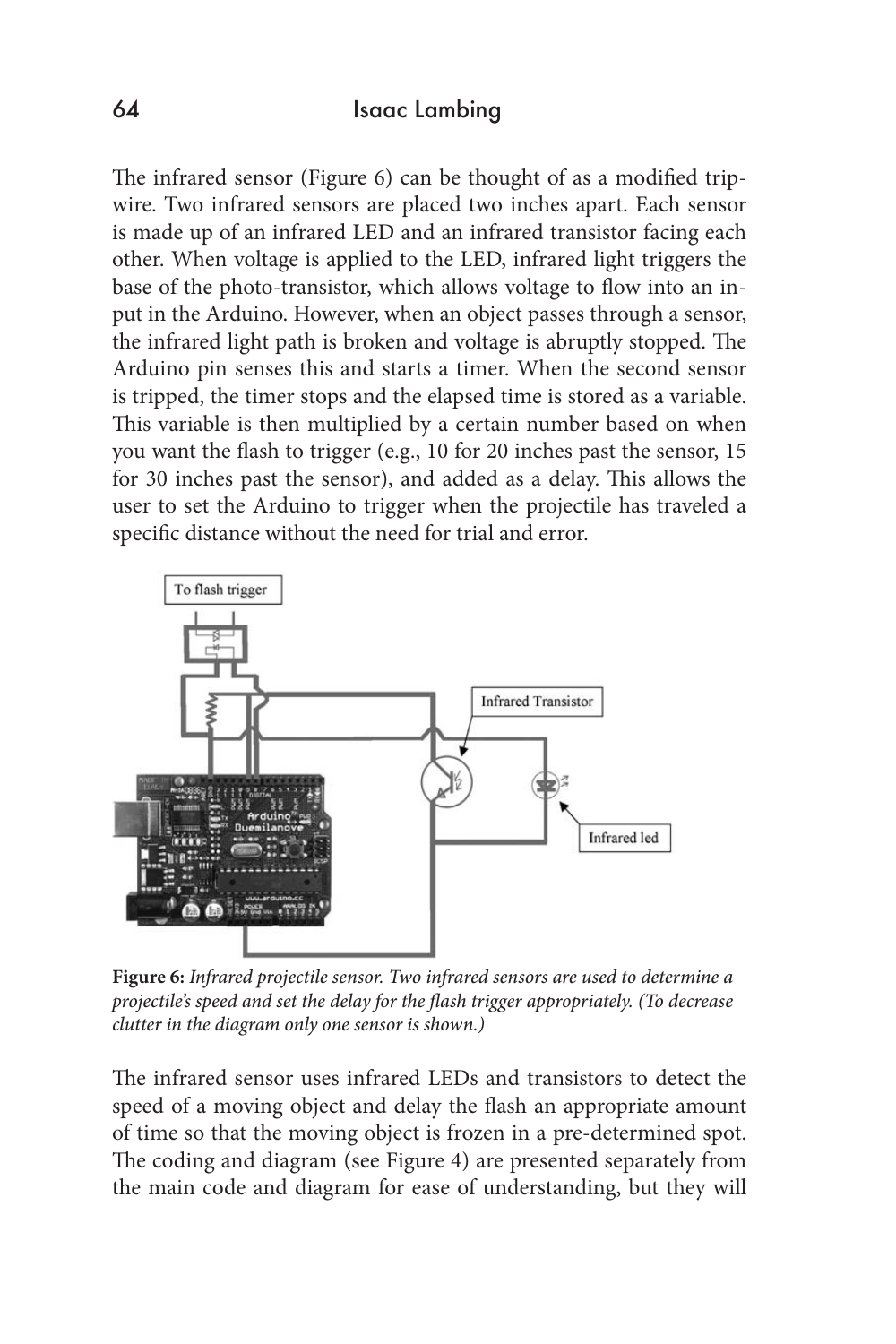ultimately be combined together in the final product. The coding is as follows:

```
const int led = 8; // set led pin
const int first = 9; // set first infrared pin
const int second = 10; // set second infrared pin
const int delayPot = 3; // set delay potentiometer pin
int firstState = 0; //variable for state of first infrared sensor
int secondState = 0; // variable for state of second infrared sensor
int val; // variable used for delay
long startTime; // variable used for time
long elapsedTime; // variable used for time
void setup () {
  pinMode (led, OUTPUT); // establish led pin as output
  pinMode (first, INPUT); // establish first pin as input
  pinMode (second, INPUT); // establish second pin as output
}
Void loop () {
  val=analogRead(delayPot); // set val equal to reading from potenti-
ometer
  val=map(val, 0, 1023, 30, 0); map potentiometer values to 0-30
 firstState = digitalRead(first); // variable = reading from first sensor
  secondState = digitalRead(second); // variable = reading from sec-
ond sensor
  if (firstState == LOW) \frac{1}{1} if first sensor is tripped
    startTime = millis(); // set startTime = time elapsed since start
   }
  if (secondState == LOW) { // when second sensor is tripped
    elapsedTime = millis() - startTime; // determine elapsed time
    delay (elapsedTime*val/2); // delay time for object to pass preset 
dist
    digitalWrite(led, HIGH); // trigger flash
   delay(10); // delay
    digitalWrite(led, LOW); // turn flash off
   }
  }
```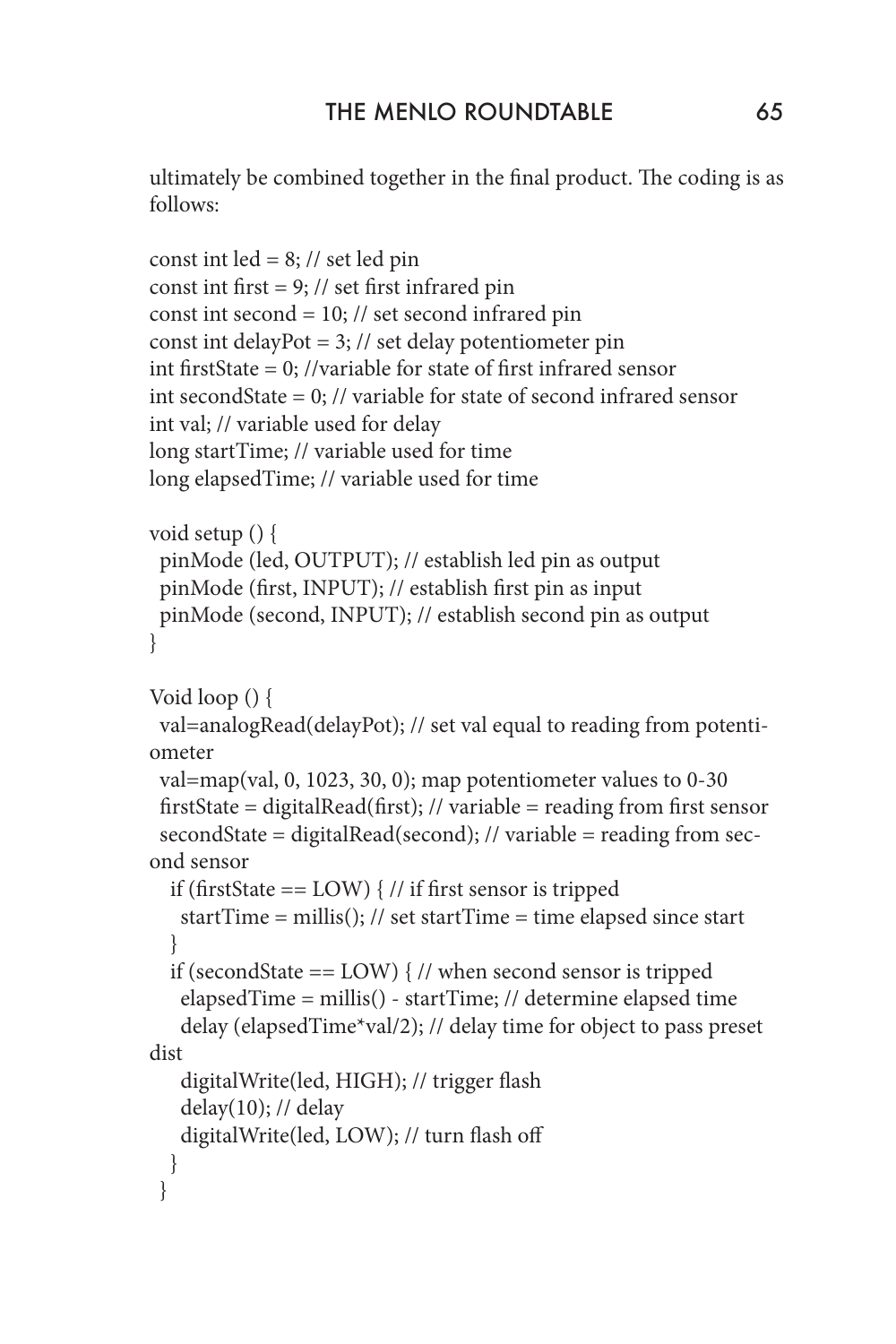The transition from an LED to a high-voltage flash unit is relatively simple, as shown through the depiction of an optoisolator in Figure 7 below.



**Figure 7:** *Optoisolator*

The resistor used is 50  $\Omega$ . The optoisolator serves to separate the high voltage of the flash from the Arduino so that any spikes of voltage do not damage the microcontroller. When a relatively small voltage is sent from digital pin 10 through the optoisolator, a tiny LED lights up. This triggers a phototransistor, completing the circuit in the flash trigger. This method allows the two circuits to be completely isolated from one another but still trigger within a tiny fraction of a second [12].

The first optoisolator I used wasn't powerful enough to handle the voltage demands of the flash unit. This was determined by discharging different capacitors with the optoisolator. As long as the current wasn't extremely high (in which case the current limitations of the optoisolator would be exceeded), the unit would fail to discharge at voltages higher than 150 V. This is lower than both the written specifications (200 V) and the voltage of the flash (190 V). As a result I have had to replace the optoisolator with a more powerful unit that uses a triac in place of a transistor.

The original flash unit I used was salvaged from a disposable camera. The circuit consisted of an energy source (AA battery), a switch to trigger the charging of a capacitor, and a switch to complete the circuit, which discharges the capacitor and powers the flash. Menlo's photography teacher, Pete Zivkov, generously agreed to lend an external flash unit for use in the project. This made possible a shorter flash duration for clearer pictures.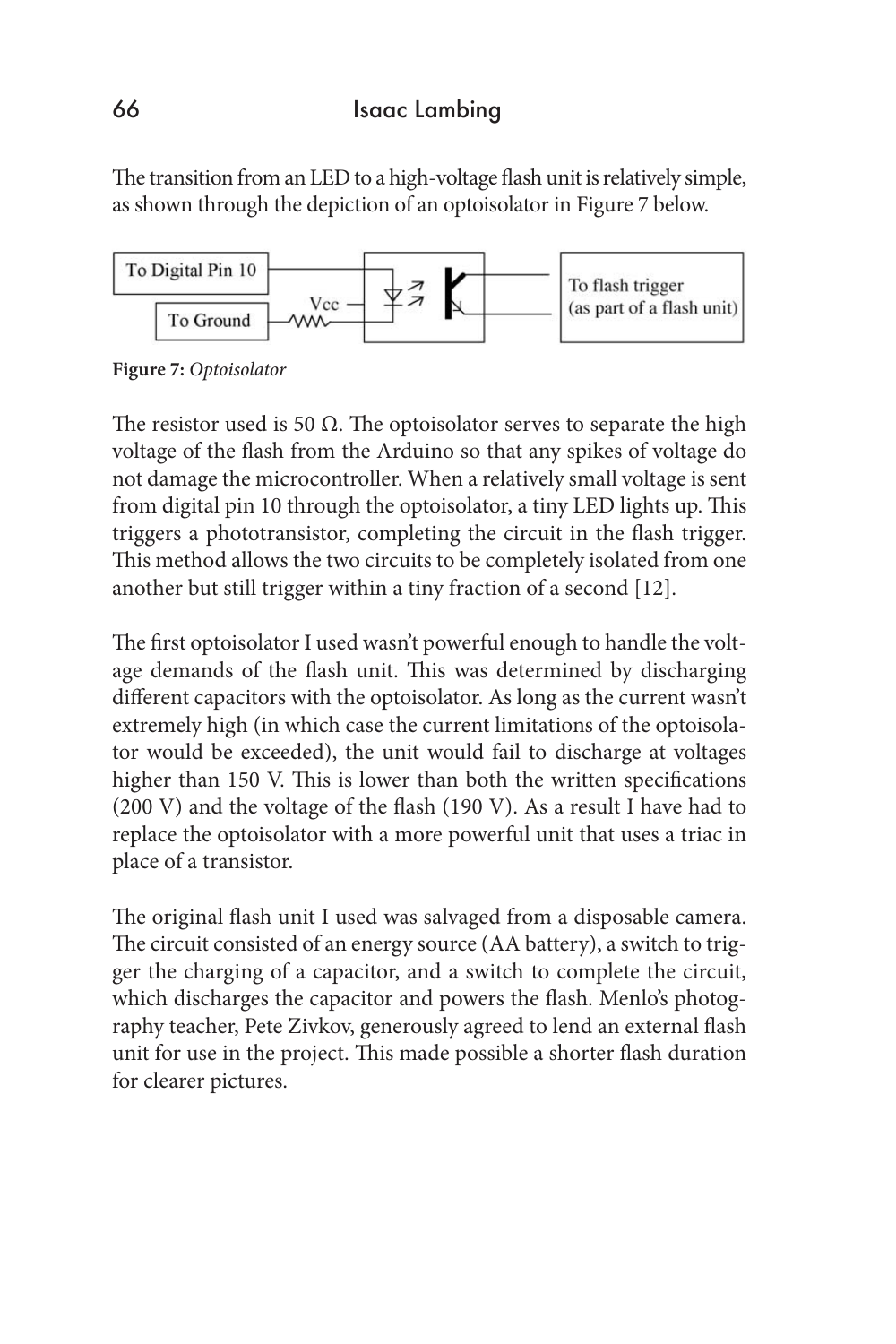## THE MENIO ROUNDTABLE 67

#### **4 Schematic**

The final product not only adds the ability to switch between all three sensors on the fly, but includes an LCD display so that the user can view which sensor is currently selected and the variable delay time or distance (depending on the sensor). Two potentiometers are used, one for selecting the delay/distance (val1) and one for selecting the sensor to be used (val2). Depending upon the value of the second potentiometer (used to select sensor), the program skips to one of three sections, each of which houses the code not only for that sensor but for the variable delay and the LCD display.



**Figure 8:** *Flowchart of final set-up.*

```
#include <LiquidCrystal.h> // include the library code:
const int laserSensor = 5;
const int laser = 9;
const int flash = 8;
const int soundSensor = 2;
const int infraredFirst = 10;
const int infraredSecond = 11;
int sensorVal = 0;
int soundVal = 0;
int firstVal = 0;
```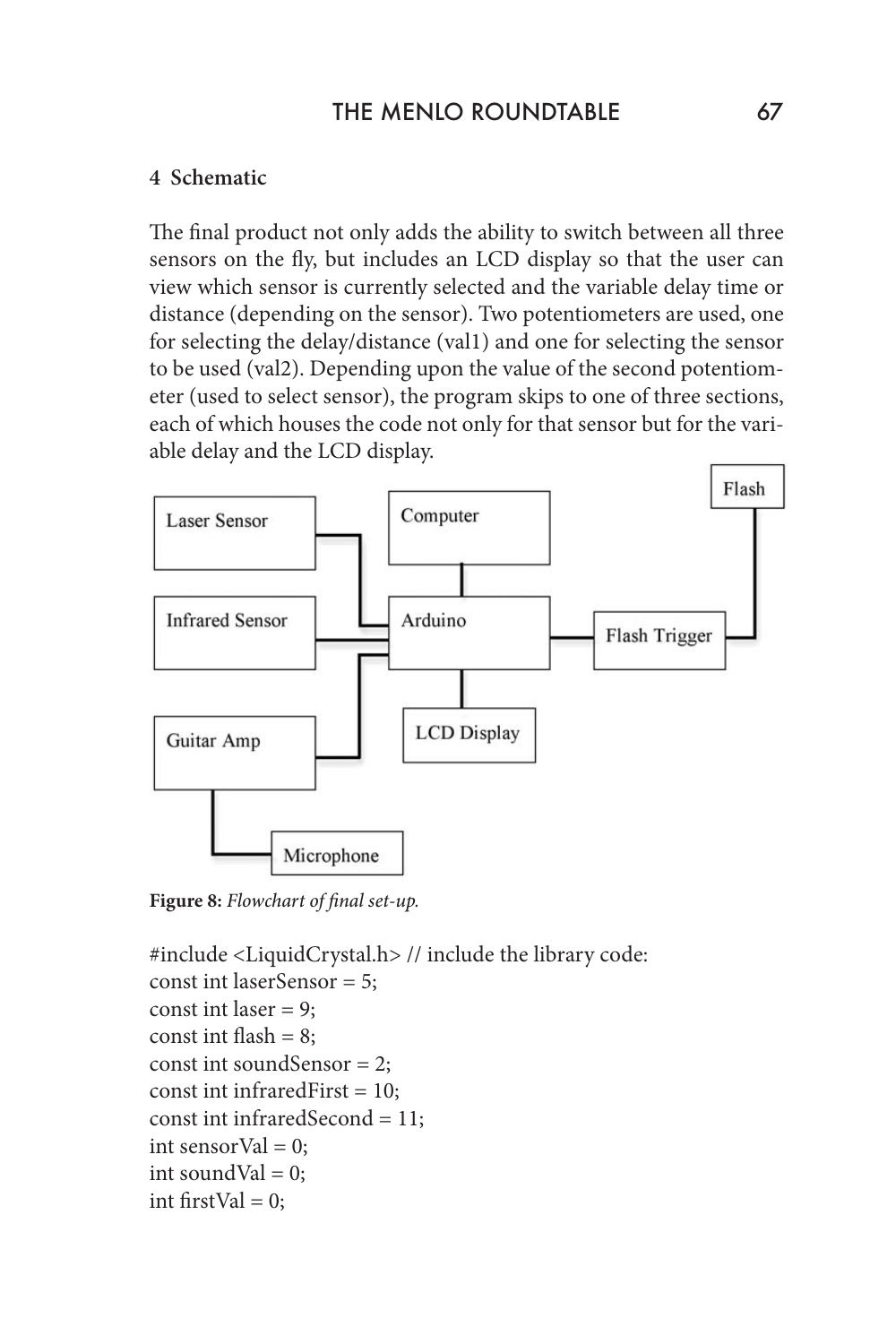```
int secondVal = 0;
const int sensorPot = 4;
const int delayPot = 3;
int val;
int val2;
long startTime;
long elapsedTime;
LiquidCrystal lcd(7, 6, 5, 4, 3, 2); // initialize the library with the 
numbers of the interface pins
void setup() {
  pinMode(flash, OUTPUT);
  pinMode(laser, OUTPUT);
  lcd.begin(16, 2); // set cursor for lcd 
}
void loop() {
  val2=analogRead(sensorPot);
  val2=map(val2, 0, 1023, 3, 1);
 if (val2 == 1) {
   val=analogRead(delayPot);
   val=map(val, 0, 1023, 30, 0);
   lcd.setCursor(0,0);
   lcd.print("Sensor Delay");
   lcd.setCursor(0,1);
   lcd.print("laser ");
   lcd.setCursor(9, 1);
  lcd.print(" ");
   lcd.print(val);
   lcd.print(" ");
   sensorVal=analogRead(laserSensor);
   digitalWrite(laser, HIGH);
  if (sensorVal<300) {
    delay(val);
    digitalWrite(laser, LOW);
    digitalWrite(flash, HIGH);
   delay(10);
```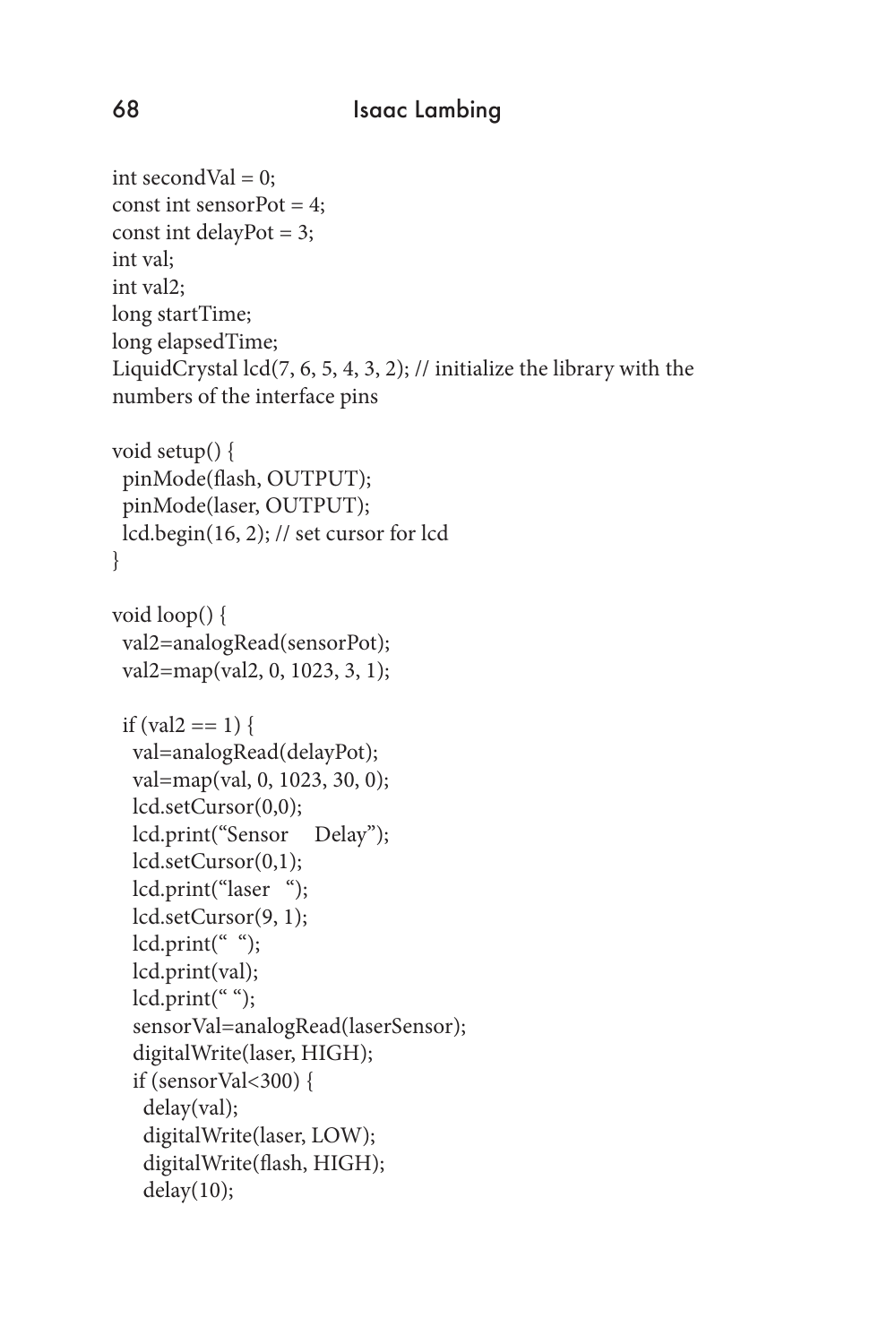```
 digitalWrite(flash, LOW);
   delay(1000);
   digitalWrite(laser, HIGH);
   delay(5000);
  }
  else {
   digitalWrite(flash, LOW);
   digitalWrite(laser, HIGH);
  }
 }
if (val2 == 2) {
  digitalWrite(laser, LOW);
  val=analogRead(delayPot);
  val=map(val, 0, 1023, 30, 0);
  lcd.setCursor(0,0);
  lcd.print("Sensor Delay");
  lcd.setCursor(0,1);
  lcd.print("sound ");
  lcd.setCursor(9, 1);
 lcd.print(" ");
  lcd.print(val);
  lcd.print(" ");
  soundVal=analogRead(soundSensor);
 if (soundVal > 200) {
   digitalWrite(flash, HIGH);
  delay(10); digitalWrite(flash, LOW);
  }
  else {
   digitalWrite(flash, LOW);
  }
 }
if (val2 == 3) {
  val=analogRead(delayPot);
  val=map(val, 0, 1023, 30, 0);
  lcd.setCursor(0,0);
```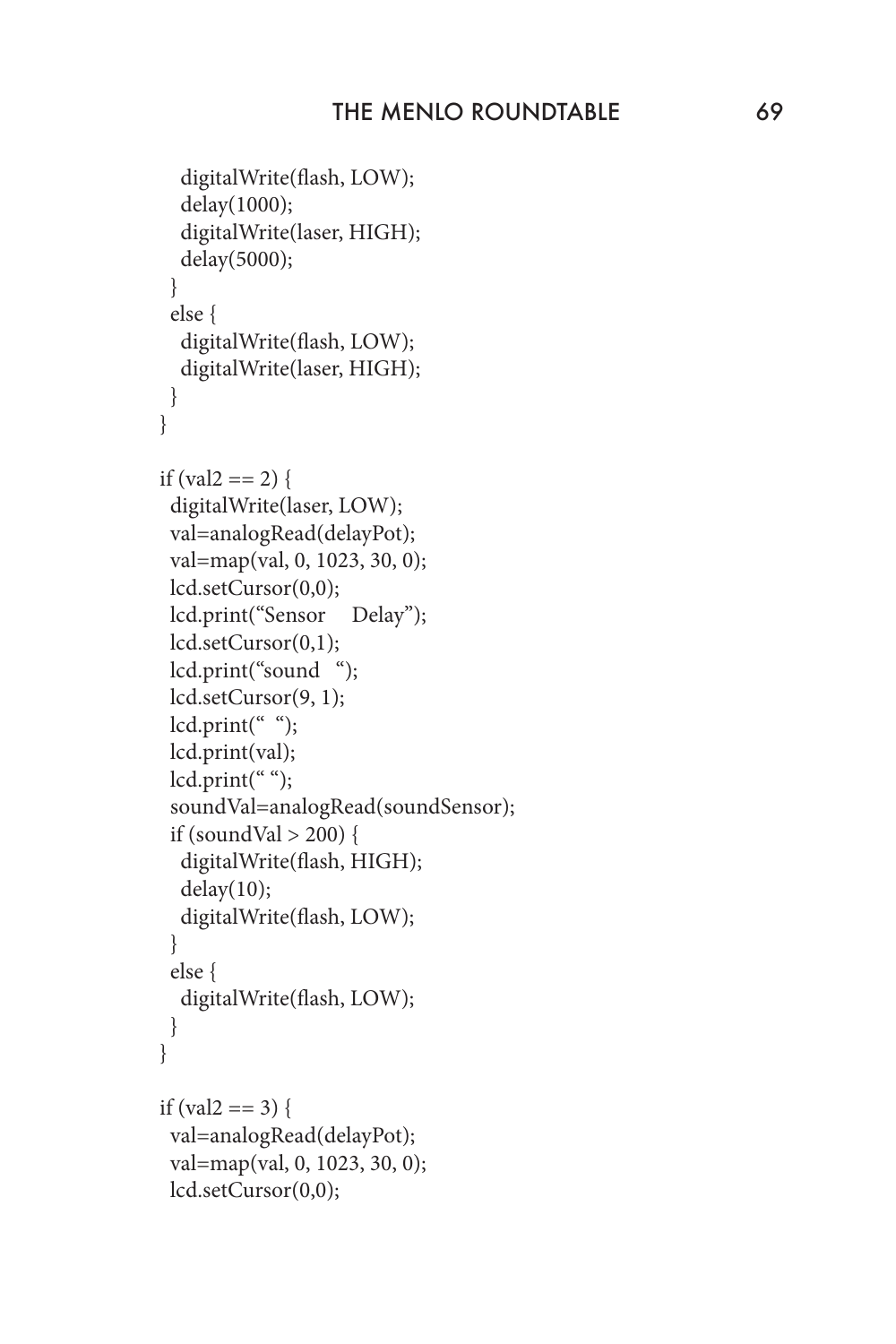```
 lcd.print("Sensor Dist(in)");
   lcd.setCursor(0,1);
   lcd.print("infrared");
   lcd.setCursor(9, 1);
   lcd.print(val);
  lcd.print(" ");
   firstVal = digitalRead(infraredFirst);
   secondVal = digitalRead(infraredSecond);
  if (firstVal == HIGH) {
    startTime = millis();
   }
  if (second Val = HIGH) {
    elapsedTime = millis() - startTime;
    delay (elapsedTime);
    digitalWrite(flash, HIGH);
    delay(10);
    digitalWrite(flash, LOW);
   }
  }
}
```
#### **5 Results**



**Figure 9:** *Picture taken in the first testing of the laser tripwire.*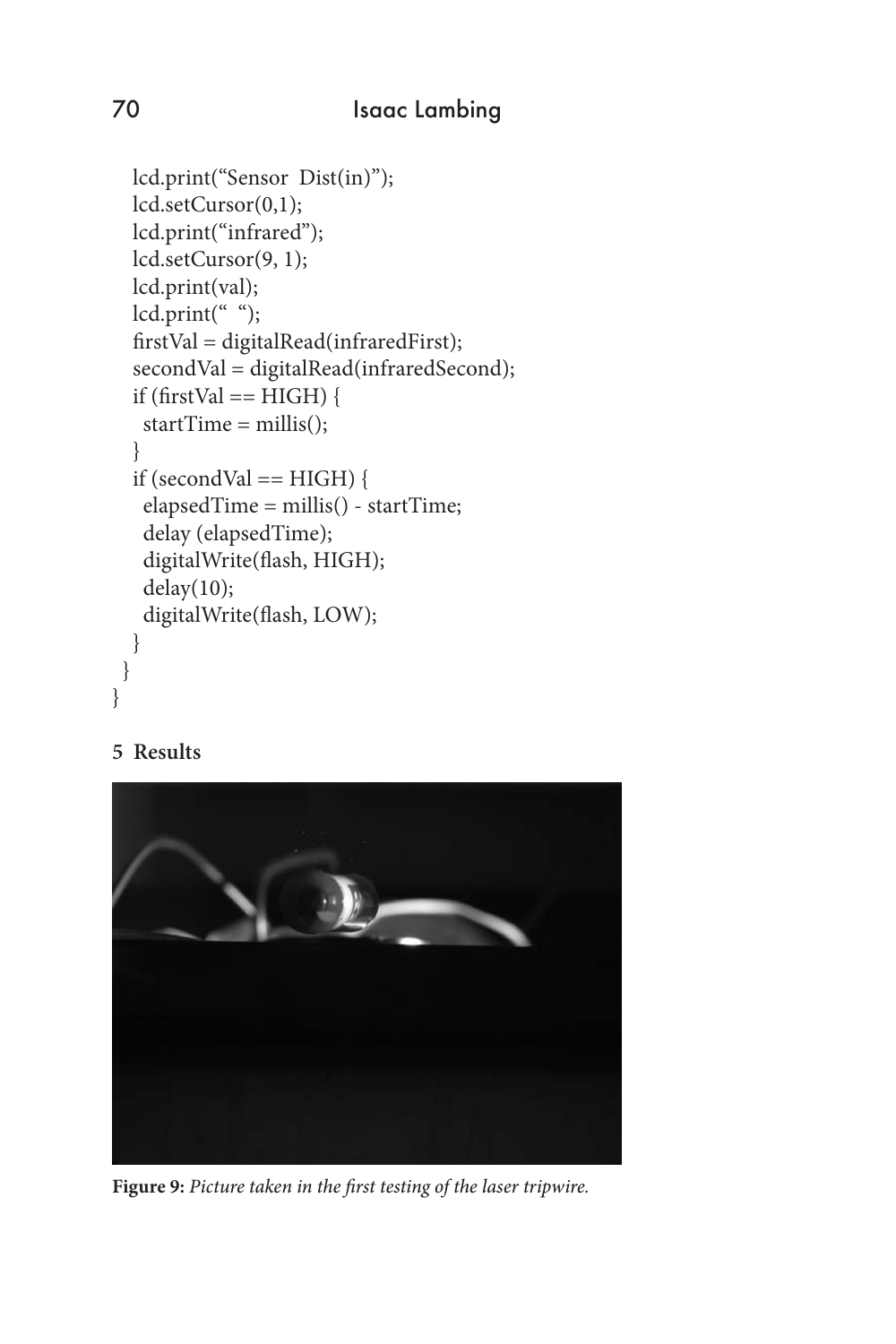In the first testing of the laser tripwire, as seen in Figure 9, the laser was set slightly above the plane of the table (the beam itself was approximately 8 mm above the table) and the pen was dropped from a height of about 2 ft above the surface of the table. The camera was positioned slightly below the plane of the table. The flash triggered while the pen was still millimeters above the surface, producing a relatively clear image given the amount of ambient light that was impossible to eliminate from the room.



**Figure 10:** *Another picture taken in the first testing of the tripwire.*

In the picture in Figure 10, the falling object is a roll of electrical tape.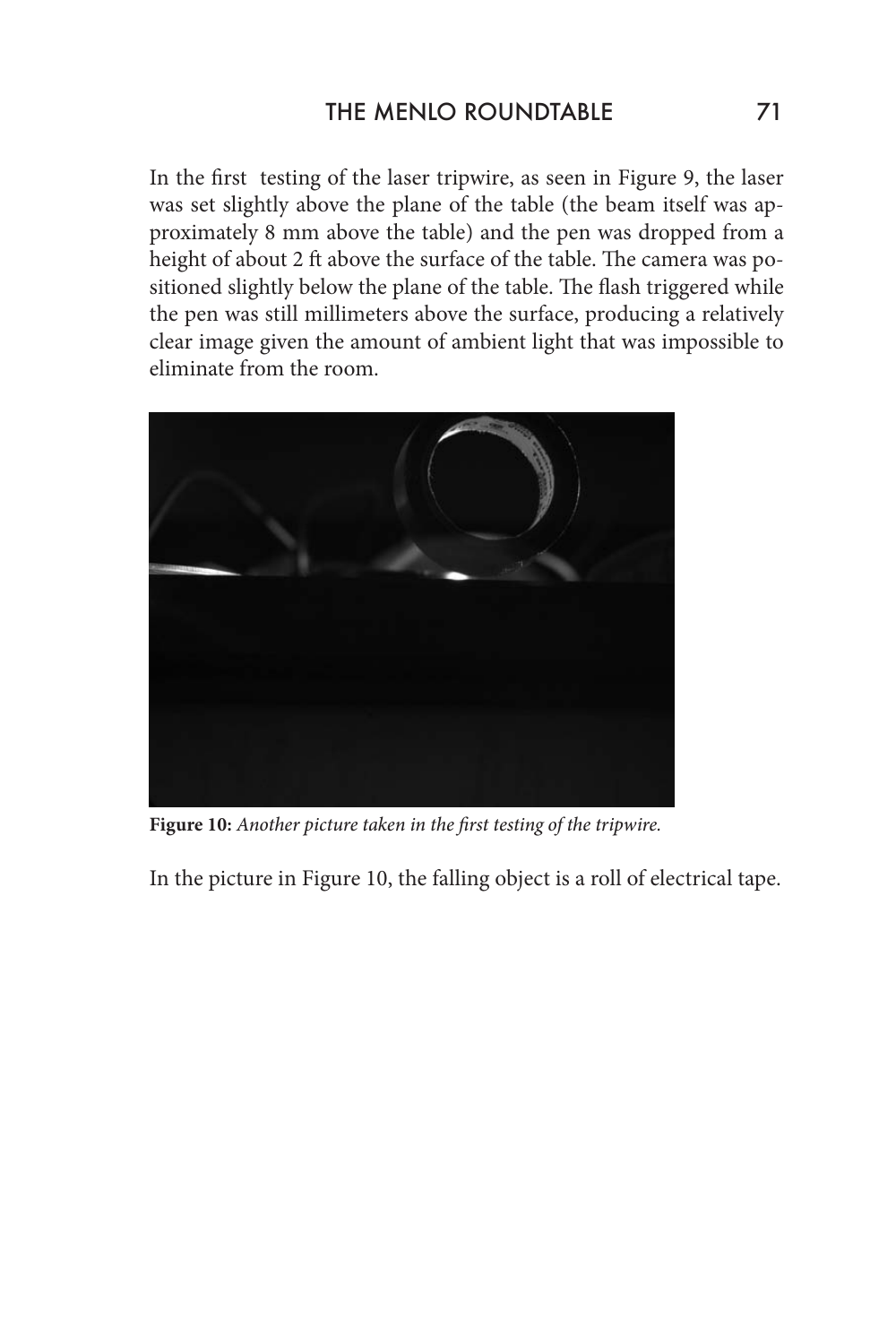

**Figure 11:** *Picture taken with laser tripwire.* 

Figure 11 depicts a Christmas ornament immediately after its initial impact with the ground. (The object was thrown at the ground from a height of approximately 4 ft). The laser used for the flash trigger can be seen because it came on again before the shutter closed.



**Figure 12:** *Picture taken with laser tripwire; delay time adjusted.*

The photo in Figure 12 was taken with the same method as the shot in Figure 11, but the delay time was adjusted so the flash would occur later in the breaking process.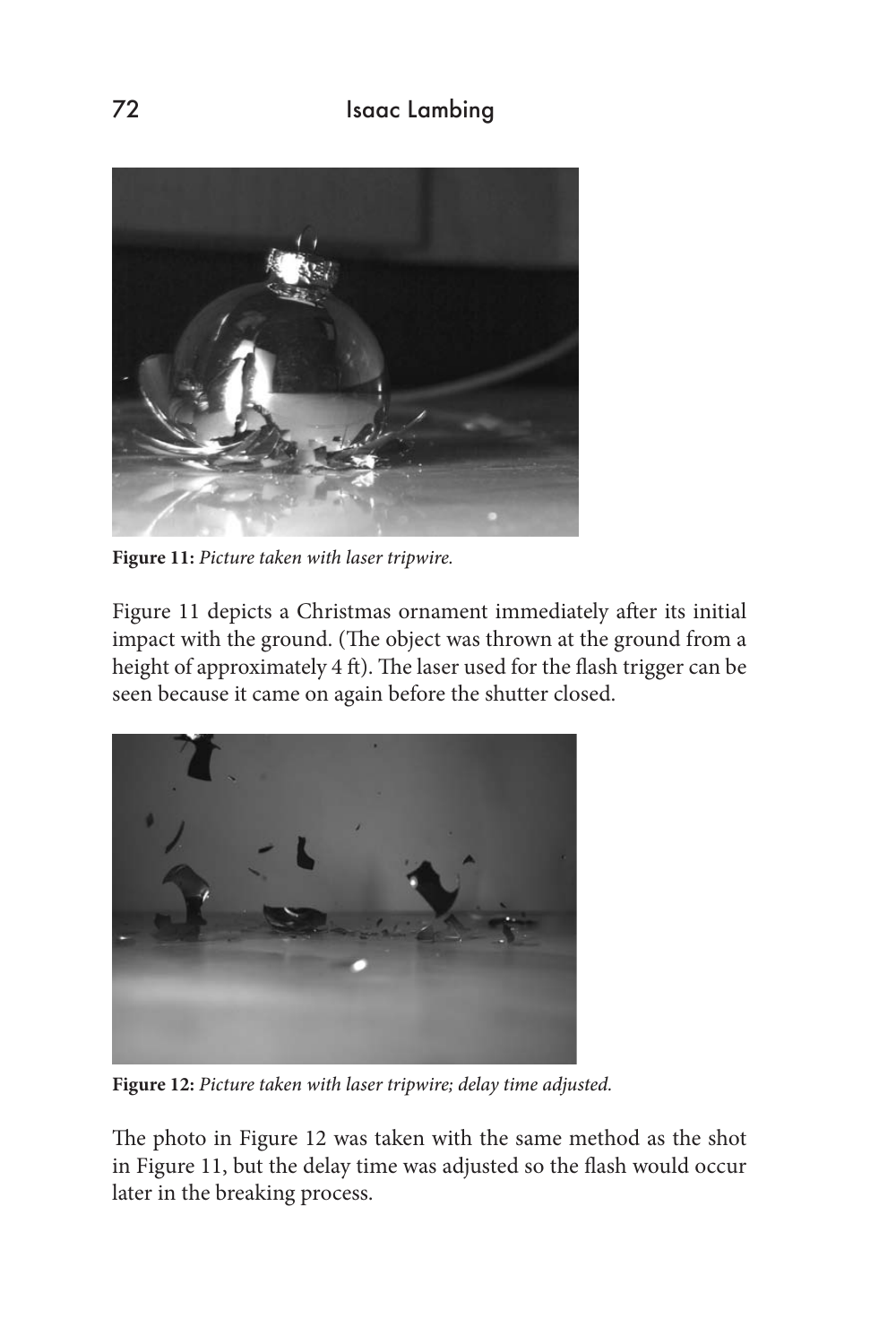

**Figure 13:** *First slap picture.* 

In the photo in Figure 13, the sound sensor was used, although it was not sensitive enough to capture the sound immediately, and as a result the shot occurs too late. There is some ghosting as well: to the right of the face you can faintly see the subject before he was slapped. The room was not completely dark and so the film was lightly exposed before the triggering of the sound sensor.



**Figure 14:** *Another slap picture.*

In the photo in Figure 14, results are still not as hoped for. Image clarity would have benefited from the use of multiple flash units. Even so, a slight ripple can be seen in the subject's lips. Given the limited patience of the participants, this proved to be the best shot attainable.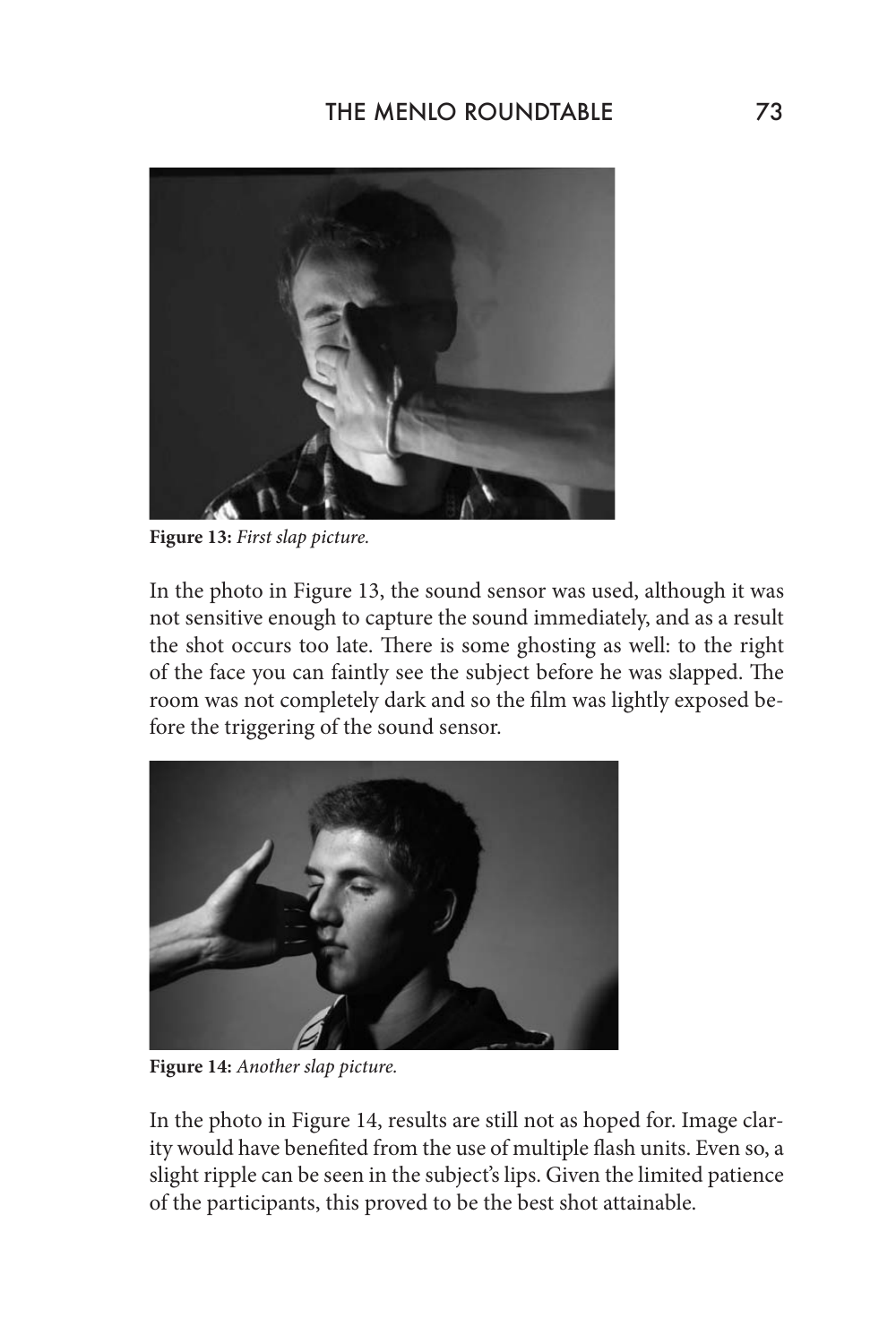

**Figure 15:** *Picture taken with sound sensor.*

The photo in Figure 15 was triggered via sound: a metal weight (invisible behind the frontmost fragment) was dropped from above. There is slight ghosting in this image as well; the faint image of the ornament sitting on the ground is visible in the background.  $\bullet$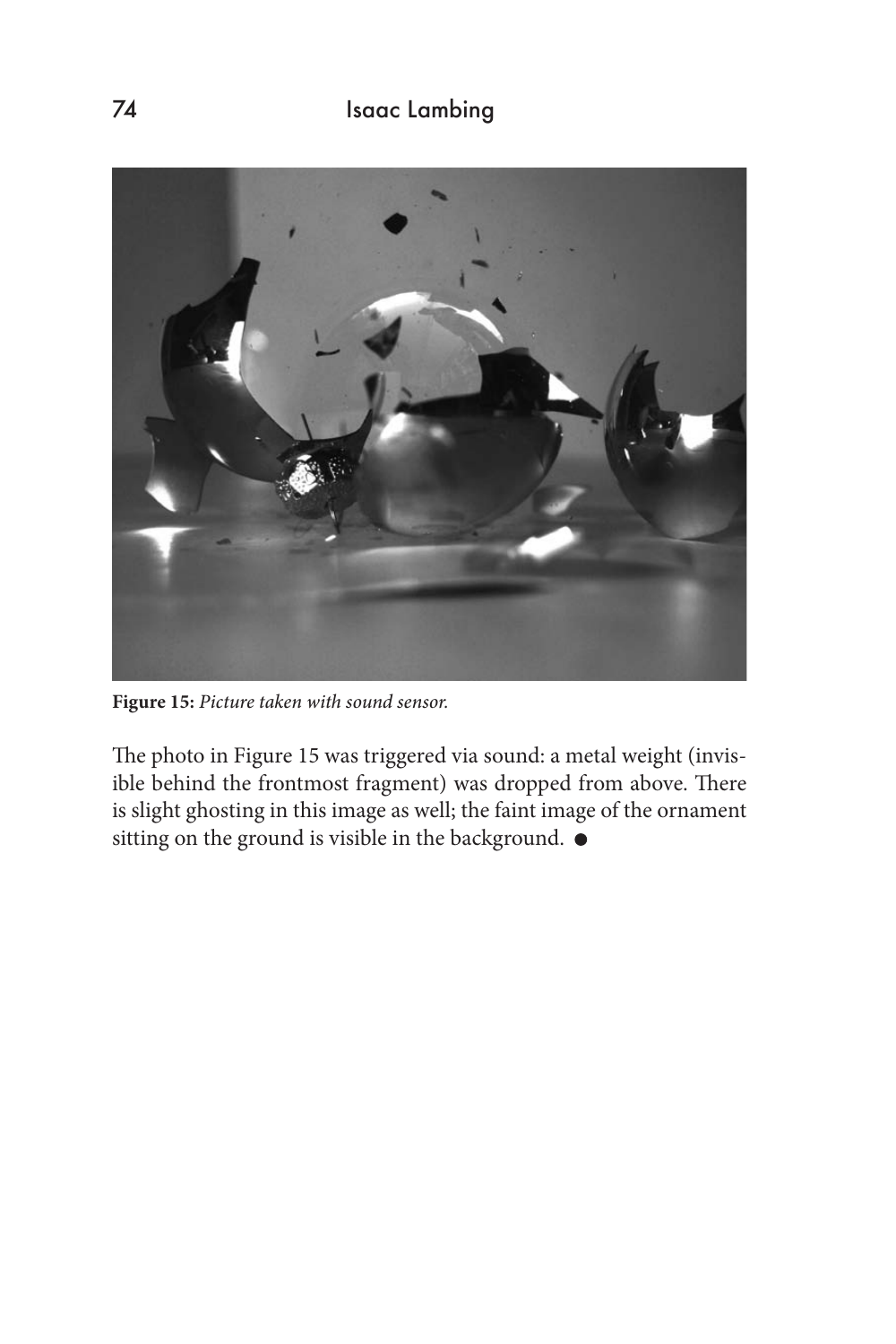# THE MENLO ROUNDTABLE 75

### **6 Appendix A**

| <b>Part Description:</b>             | Use:                                                                         | Cost:      | <b>Place of Purchase:</b>           |
|--------------------------------------|------------------------------------------------------------------------------|------------|-------------------------------------|
| Arduino                              | Control the interaction be-<br>tween triggers and flash<br>& allow for delay | \$30       | Already purchased<br>from Sparkfun  |
| Flash unit from<br>disposable camera | Expose camera film                                                           | \$10       | Already purchased<br>from Walgreens |
| Camera Flash                         | Upgrade from disposable<br>flash unit                                        | n/a        | Borrowed from<br>Pete Zivkov        |
| 5 V laser pointer                    | Tripwire sensor                                                              | \$5        | Dealextreme.com                     |
| Phototransistor                      | Sense laser for tripwire sensor                                              | n/a        | ASR part cabinet                    |
| Microphone                           | Initial sound sensor                                                         | n/a        | Already owned                       |
| Guitar amp                           | Amplify signal from<br>microphone                                            | n/a        | Already owned                       |
| Small microphone                     | For use in final sound sensor                                                | \$2        | Sparkfun                            |
| Amplification<br>Circuit             | For use in final sound sensor                                                | $$5 - $10$ | Sparkfun                            |
| Optoisolator                         | Trigger flash unit                                                           | \$1 each   | Already purchased<br>from Digikey   |
| Various resistors                    | Circuitry                                                                    | n/a        | ASR part cabinet                    |
| Diode                                | Prevent negative voltage from<br>entering Arduino input                      | n/a        | ASR part cabinet                    |

#### **7 Citations**

- 1. http://en.wikipedia.org/wiki/High\_speed\_photography
- 2. http://hacknmod.com/hack/top-40-arduino-projects-of-the-web/
- 3. http://www.Arduino.cc/
- 4. http://www.glacialwanderer.com/hobbyrobotics/?p=11
- 5. http://en.wikipedia.org/wiki/High\_speed\_camera
- 6. http://electronics.howstuffworks.com/high-speed-photography.htm
- 7. http://people.rit.edu/andpph/text-hs-history.html
- 8. http://en.wikipedia.org/wiki/Leyden\_jar
- 9. http://en.wikipedia.org/wiki/High\_speed\_photography
- 10. http://web.mit.edu/invent/iow/edgerton.html
- 11. http://www.flickr.com/groups/highspeed/discuss/7205759130908461/
- 12. http://homepages.which.net/~paul.hills/SpeedControl/Optos.html